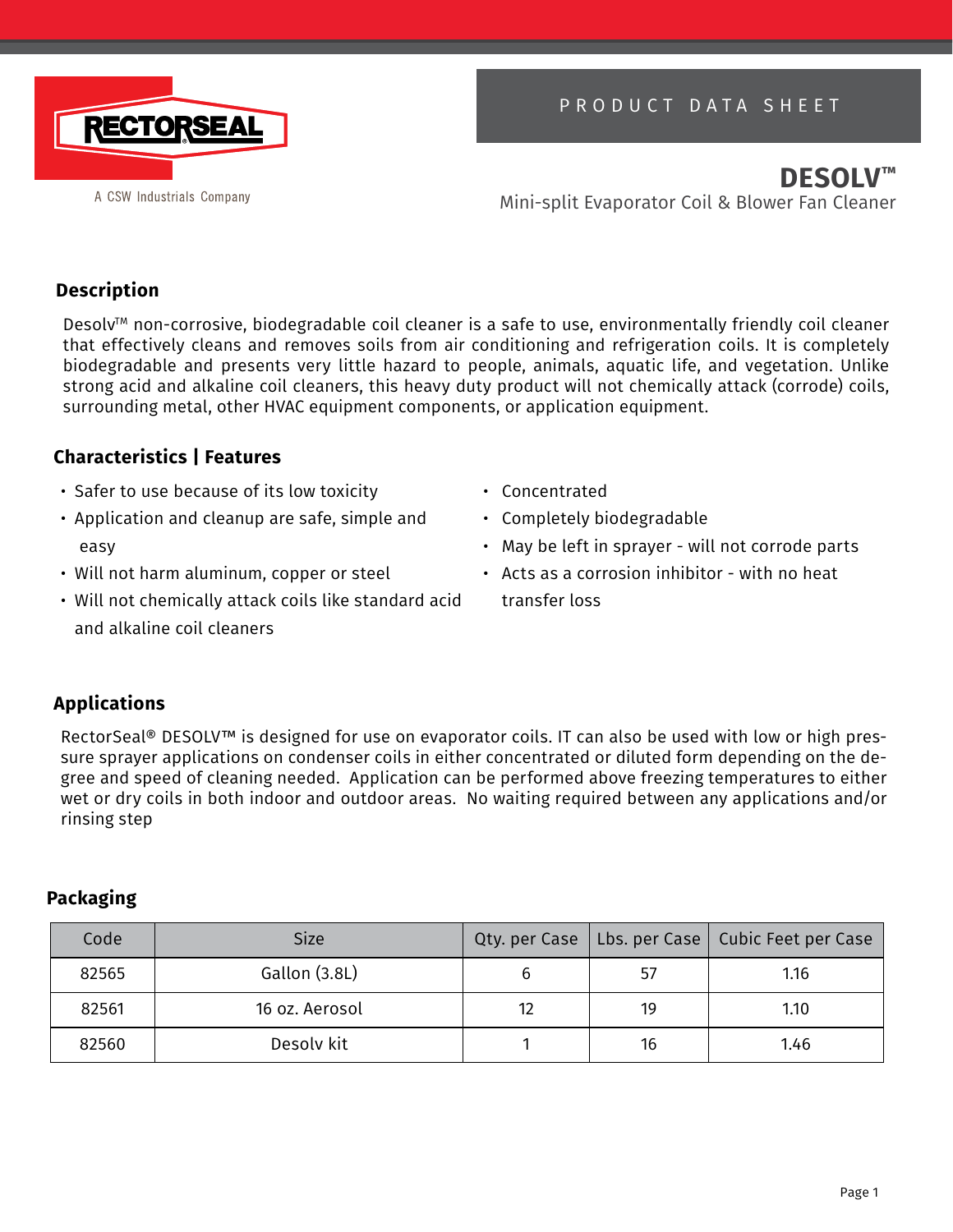### **Instructions**

#### **READ SDS, ALL DIRECTIONS AND WARNINGS ON LABEL BEFORE USING WEAR SAFETY GOGGLES AND RUBBER OR PLASTIC GLOVES**

- 1. Disconnect electrical power to the unit.
- 2. Remove the cover of the indoor unit.
- 3. Remove the filter, if present.
- 4. If unit is equipped with a condensate removal pump, disconnect pump reservoir from condensate drain line. Do not run coil cleaner through pump as pump may become damaged from deposits removed from coils.
- 5. Pour RectorSeal® DeSolv into a sprayer. Can be diluted up to 4:1 ratio, but for maximum effect use full strength.
- 6. Spray Desolv onto the evaporator coil, blower wheel (squirrel cage) and all other surfaces to be cleaned.
- 7. After applying, wait 3 minutes.
- 8. Rinse the coil, and all other surfaces which were sprayed, with water until all of the Desolv product has been removed. (DeSolv is self-rinsing from evaporator coil fins during condensate production of normal AC operation, but rinsing the coil fins with water should be performed after the application of DeSolv to ensure the best results).
- 9. Clean and re-Install the filter.
- 10. Install the cover of the indoor unit.
- 11. Connect electrical power back to the unit for normal operation.

For additional technical information, call Toll Free 1-800-231-3345

## **Precautions**

#### **CAUTION!**

## **EYE AND SKIN IRRITATION FOR CHEMICAL EMERGENCY, SPILL, LEAK, FIRE, EXPOSURE OR ACCIDENT, CALL CHEMTREC - DAY OR NIGHT 1-800-424-9300**

**CONTAINS: Hexyldiglycol. PRECAUTIONS:** Can cause eye and skin irritation. May be harmful if swallowed or inhaled. Keep away from heat, sparks, and flames. Use with adequate ventilation. Wash after handling. **FIRST AID**: For any overexposure, get immediate medical attention after first aid is given. **Eyes** - Flush 15 minutes with clean water. **Skin** - Wash with soap and water. **Inhalation** - Remove to fresh air. **Ingestion** - Only if conscious, give large amounts of water. DO NOT INDUCE VOMITING. **FIRE AND SPILLS**: For fire, use water fog, CO2, foam, or dry chemicals. Clean up spills immediately with inert absorbents. **STORAGE AND HANDLING**: Store in cool, well-ventilated area. Keep container upright and tightly closed. Do not reuse empty container. **KEEP OUT OF REACH OF CHILDREN**.

**For additional information, refer to Safety Data Sheet.**